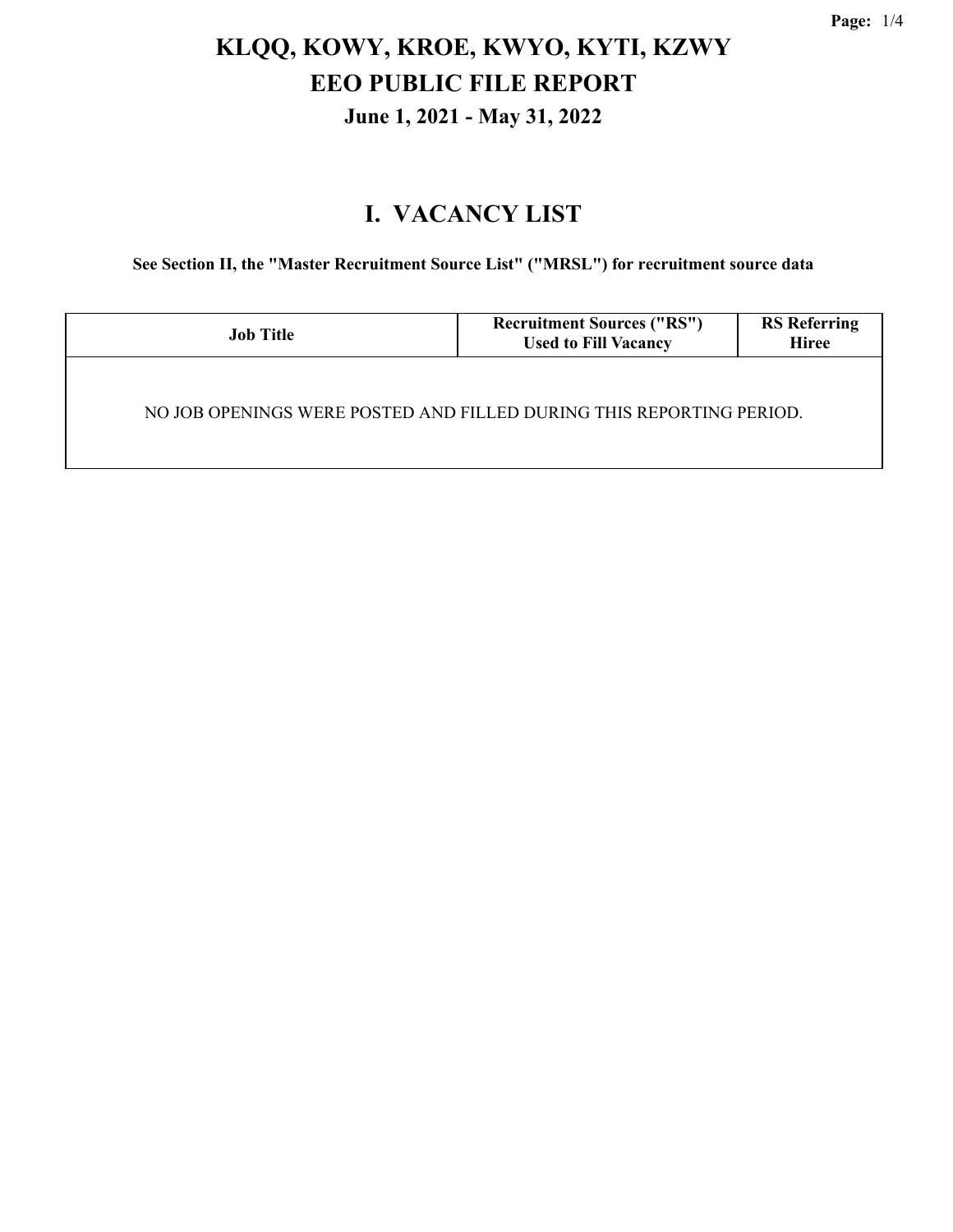**Page:** 2/4

# **KLQQ, KOWY, KROE, KWYO, KYTI, KZWY EEO PUBLIC FILE REPORT June 1, 2021 - May 31, 2022**

#### **II. MASTER RECRUITMENT SOURCE LIST ("MRSL")**

| <b>RS</b><br><b>Number</b>                                                                  | <b>RS</b> Information | <b>Source Entitled</b><br>to Vacancy<br><b>Notification?</b><br>(Yes/No) | <b>No. of Interviewees</b><br><b>Referred by RS</b><br>Over<br><b>Reporting Period</b> |  |  |
|---------------------------------------------------------------------------------------------|-----------------------|--------------------------------------------------------------------------|----------------------------------------------------------------------------------------|--|--|
| AS NOTED IN SECTION I, NO JOB OPENINGS WERE POSTED AND FILLED DURING THIS REPORTING PERIOD. |                       |                                                                          |                                                                                        |  |  |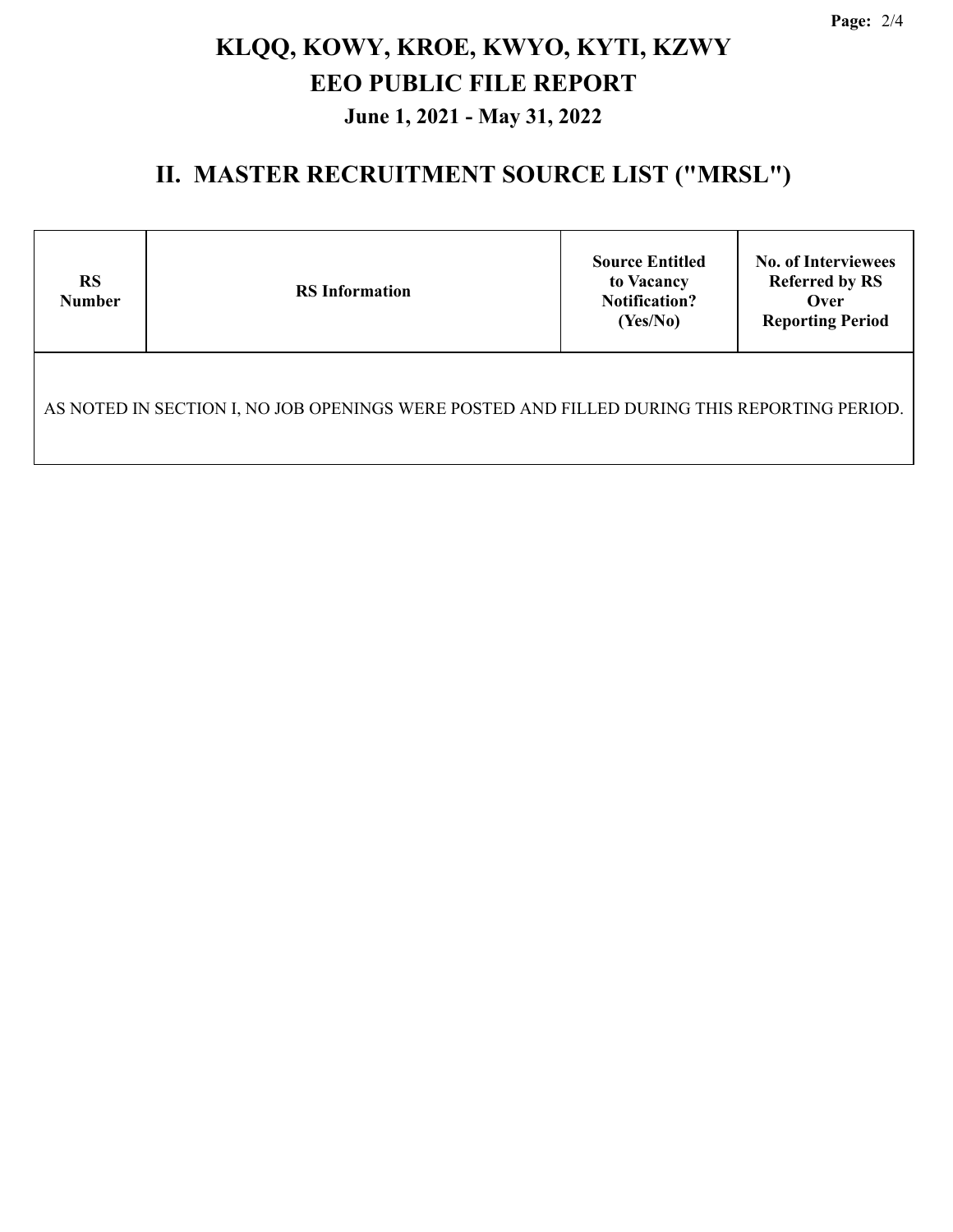## **KLQQ, KOWY, KROE, KWYO, KYTI, KZWY EEO PUBLIC FILE REPORT June 1, 2021 - May 31, 2022**

#### **III. RECRUITMENT INITIATIVES**

|                |             | <b>Type of</b>                |                                            | No. of          |                          |
|----------------|-------------|-------------------------------|--------------------------------------------|-----------------|--------------------------|
|                | <b>Date</b> | <b>Recruitment Initiative</b> | <b>Brief Description Of Activity</b>       | <b>Stations</b> | <b>Participant Title</b> |
|                |             | (Menu Selection)              |                                            | Participants    |                          |
| $\mathbf{1}$   | Ongoing     | Participation in other        | <b>EEO</b> Recruitment Ads:                |                 | General Manager          |
|                | Event       | activities designed by        | Sheridan Media has been running EEO        |                 |                          |
|                |             | the station employment        | Recruitment Radio ads from 6-1-2021        |                 |                          |
|                |             | unit                          | and will continue through                  |                 |                          |
|                |             |                               | 12-31-2022. Ads are ran every other        |                 |                          |
|                |             |                               | week. 6 ads per day on all Sheridan        |                 |                          |
|                |             |                               | Media stations. Ads will continue to run   |                 |                          |
|                |             |                               | through throughout the year. Radio ad      |                 |                          |
|                |             |                               | copy is attached: IF YOU THINK THE         |                 |                          |
|                |             |                               | ONLY JOB AT A RADIO                        |                 |                          |
|                |             |                               | STATION IS IN FRONT OF A                   |                 |                          |
|                |             |                               | MICROPHONE, YOUâ??RE MISSING               |                 |                          |
|                |             |                               | <b>SOME GREAT OPPORTUNITIES.</b>           |                 |                          |
|                |             |                               | SHERIDAN MEDIA EMPLOYS A                   |                 |                          |
|                |             |                               | NUMBER OF PEOPLE IN VARIOUS                |                 |                          |
|                |             |                               | <b>CAPACITIES INCLUDING</b>                |                 |                          |
|                |             |                               | ADVERTISING SALES, NEWS,                   |                 |                          |
|                |             |                               | PROMOTIONS, BUSINESS                       |                 |                          |
|                |             |                               | <b>ADMINISTRATION AND</b>                  |                 |                          |
|                |             |                               | <b>ENGINEERING. IF</b>                     |                 |                          |
|                |             |                               | YOU OR YOUR ORGANIZATION                   |                 |                          |
|                |             |                               | WOULD LIKE TO KNOW IF THERE                |                 |                          |
|                |             |                               | IS A JOB OPENING AT                        |                 |                          |
|                |             |                               | SHERIDAN MEDIA. PLEASE SEND                |                 |                          |
|                |             |                               | YOUR MAILING ADDRESS                       |                 |                          |
|                |             |                               | REQUEST TO BOB GRAMMENS,                   |                 |                          |
|                |             |                               | GENERAL MANAGER, SHERIDAN                  |                 |                          |
|                |             |                               | MEDIA P.O. BOX 5086, SHERIDAN,             |                 |                          |
|                |             |                               | WYOMING 82801 AND WE                       |                 |                          |
|                |             |                               | WILL THEN SEND A NOTICE TO                 |                 |                          |
|                |             |                               | YOUR ORGANIZATION OR GROUP                 |                 |                          |
|                |             |                               | <b>EVERY TIME THERE IS A</b>               |                 |                          |
|                |             |                               | FULL TIME JOB OPENING.                     |                 |                          |
|                |             |                               | SHERIDAN MEDIA IS AN EQUAL                 |                 |                          |
|                |             |                               | OPPORTUNITY EMPLOYER.                      |                 |                          |
| $\overline{2}$ | 6/14/2021   | Participation in job          | <b>Wyoming Association of Broadcasters</b> | 10              | <b>General Manager</b>   |
|                |             | banks, internet               | Virtual Job Fair. Hosted by the WAB.       |                 |                          |
|                |             | programs and other            | www.careerpage.org                         |                 |                          |
|                |             | programs designed to          | broadcastersvirtualjobfair.com. For the    |                 |                          |
|                |             | promote outreach              | week of June 14th 2021 through June        |                 |                          |
|                |             |                               | 18th 2021. The site received 340 visits    |                 |                          |
|                |             |                               | with 10,923 hits and 3 applications for    |                 |                          |
|                |             |                               | the week of June 14th 2021. Radio ads      |                 |                          |
|                |             |                               | were run on all ten Sheridan Media         |                 |                          |
|                |             |                               | stations promoting the job fair            |                 |                          |